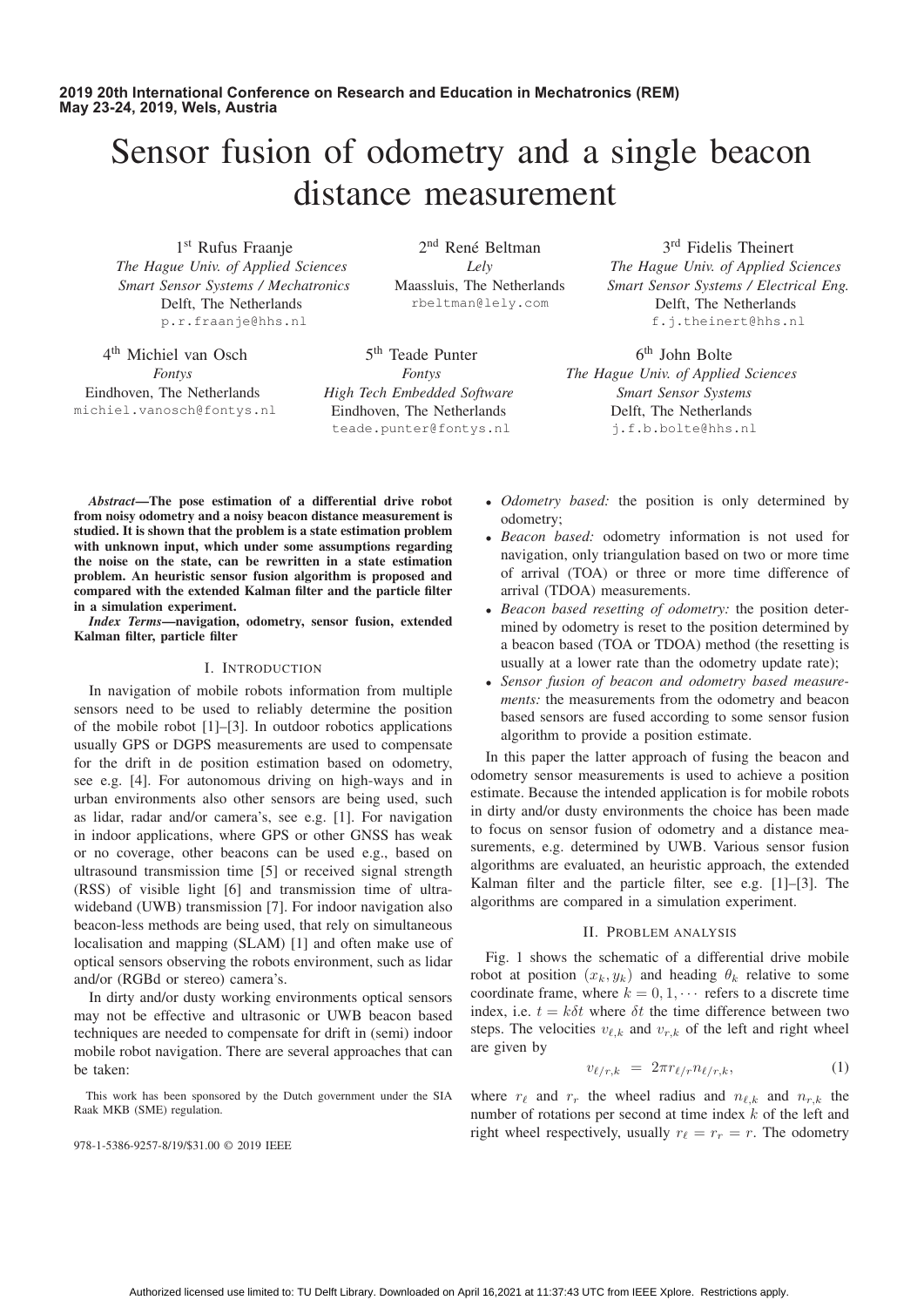

Fig. 1. Schematic of the differential drive mobile robot with the distance to a single beacon being measured. ICC is the Instantaneous Center of Curvature. Dependency on the time index  $k$  is suppressed for reason of clarity.

equations that yield the update to the mobile robot pose (position and heading) have been derived in many textbooks, such as [2]. Here, we present an alternative form, that can be derived using some additional trigonometry, which yields

$$
\begin{bmatrix} x_{k+1} \\ y_{k+1} \\ \theta_{k+1} \end{bmatrix} = \begin{bmatrix} x_k \\ y_k \\ \theta_k \end{bmatrix} + \begin{bmatrix} \delta x_k \\ \delta y_k \\ \delta \theta_k \end{bmatrix}, \qquad (2)
$$

where

$$
\delta\theta_k = \delta t(v_{r,k} - v_{\ell,k})/b,
$$
\n
$$
\begin{bmatrix}\n\delta x_k \\
\delta v_r\n\end{bmatrix} = s_k \begin{bmatrix}\n\sin(\delta\theta_k) & -\sin(\delta\theta_k/2) \\
\sin(\delta\theta_k/2) & \sin(\delta\theta_k)\n\end{bmatrix} \begin{bmatrix}\n\cos(\theta_k) \\
\sin(\theta_k)\n\end{bmatrix}, (4)
$$

$$
\begin{bmatrix} \frac{\partial x_k}{\partial y_k} \end{bmatrix} = s_k \begin{bmatrix} \text{sinc}(\frac{\partial \theta_k}{\partial y_k}) & -\text{sinc}(\frac{\partial \theta_k}{\partial z}) \\ \sin(\frac{\partial \theta_k}{2}) & \text{sinc}(\frac{\partial \theta_k}{\partial y_k}) \end{bmatrix} \begin{bmatrix} \cos(\theta_k) \\ \sin(\theta_k) \end{bmatrix}, (4)
$$

where b the baseline, i.e. the distance between the wheels, and  $\varepsilon_1 = \delta t(v_1 + v_2) / 2$ . Note that this expression holds for all  $s_k = \delta t (v_{r,k} + v_{\ell,k})/2$ . Note that this expression holds for all<br> $v_{r,k} = v_{\ell,k}$  is needed as is  $v_{r,k}$ ,  $v_{\ell,k}$  and no condition as  $v_{r,k} = v_{\ell,k}$  is needed, as is common in most derivations of the differential drive mobile common in most derivations of the differential drive mobile robot odometry. If  $v_{r,k} = v_{\ell,k}$  it follows that  $\delta x_k = s_k \cos(\theta_k)$ <br>and  $\delta u_k = s_k \sin(\theta_k)$  because  $\sin(0) = 1$ . From an imand  $\delta y_k = s_k \sin(\theta_k)$  because  $\sin(0) = 1$ . From an implementation point of view as well as in the derivation of the extended Kalman filter this form without conditions is preferred. If  $|\delta \theta_k|$  is small  $(|\delta \theta_k| \ll 1)$ , e.g. because the time step is small,  $\delta t \ll b/|v_{r,k} - v_{\ell,k}|$ , the position updates can<br>be approximated by  $\delta x_{r} = s_1 \cos(\theta_1)$  and  $\delta u_{r} = s_2 \sin(\theta_1)$ . be approximated by  $\delta x_k = s_k \cos(\theta_k)$  and  $\delta y_k = s_k \sin(\theta_k)$ . This approximation may sometimes be beneficial from an implementation point of view because it prevents the computation of a sinc $(\delta \theta_k)$  and sin $(\delta \theta_k/2)$ , but will not be considered in the sequel of this paper.

The measurement of the distance to a beacon, which position is fixed and known, is given by

$$
z_{b,k} = \sqrt{(x_b - x_k)^2 + (y_b - y_k)^2} + \nu_{b,k},
$$
 (5)

where  $\nu_{b,k}$  represents noise that deteriorates the measurement of the distance, and can be caused by scattering, fading, propagation time errors, etc. Note, that this paper focuses on

the case of a single beacon, but the equation can be vectorized straightforwardly for multiple beacons.

Also the left and right wheel speeds and the heading are measured, e.g. by means of wheel encoders or tachometers and a compass or gyroscope:

$$
z_{o,k} = \begin{bmatrix} v_{r,k} & v_{\ell,k} & \theta_k \end{bmatrix}^T + \begin{bmatrix} v_{vr,k} & v_{v\ell,k} & v_{\theta,k} \end{bmatrix}^T, (6)
$$

where  $\nu_{vr,k}$ ,  $\nu_{v\ell,k}$  and  $\nu_{\theta,k}$  represent measurement noises.<br>For notational convenience the following quantities

For notational convenience the following quantities are introduced. The pose is denoted by

$$
q_k = \begin{bmatrix} x_k & y_k & \theta_k \end{bmatrix}^T. \tag{7}
$$

The command vector

$$
u_k = \begin{bmatrix} \delta \theta_k & s_k \end{bmatrix}^T, \tag{8}
$$

is directly determined by the left and right wheel velocities  $v_{\ell,k}$  and  $v_{r,k}$ :

$$
\begin{bmatrix}\n\delta\theta_k \\
s_k\n\end{bmatrix} = \delta t \begin{bmatrix}\n1/b & -1/b \\
1/2 & 1/2\n\end{bmatrix} \begin{bmatrix}\nv_{r,k} \\
v_{\ell,k}\n\end{bmatrix}.
$$
\n(9)

Then the pose update equation is written by

$$
q_{k+1} = f(q_k, u_k), \tag{10}
$$

where the function  $f(.)$  can be easily derived from (2):

$$
f(q, u) = q+
$$
  
\n
$$
\begin{bmatrix}\nu(2) \begin{bmatrix}\n\sin(cu(1)) & -\sin(u(1)/2) \\
\sin(u(1)/2) & \sin(c(u(1))\n\end{bmatrix}\n\begin{bmatrix}\n\cos(q(3)) \\
\sin(q(3))\n\end{bmatrix}\n\end{bmatrix},
$$
  
\n
$$
u(1)
$$
\n(11)

where  $u(i)$  refers to the i<sup>th</sup> element of the vector u etc., and<br>the dependency on the time index k is suppressed for clarity the dependency on the time index  $k$  is suppressed for clarity.

The measurements are stored in one measurement vector

$$
z_k = \begin{bmatrix} z_{b,k} & z_{o,k}^T \end{bmatrix}^T, \qquad (12)
$$

and can be written as

$$
z_k = g(q_k, u_k) + \nu_k, \tag{13}
$$

where  $\nu_k$  the vector with the measurement noises and the function  $g(.)$  defined as

$$
g(q, u) = \begin{bmatrix} \sqrt{(x_b - q(1))^2 + (y_b - q(2))^2} \\ \frac{1}{\delta t} \begin{bmatrix} b/2 & 1 \\ -b/2 & 1 \end{bmatrix} \begin{bmatrix} u(1) \\ u(2) \end{bmatrix} . \tag{14}
$$

Then, the problem is to (recursively) estimate the pose  $q_k$  given the noisy measurements  $z_k$ . Note, that this is an estimation problem with an *unknown* input  $u_k$ , because the measured wheel velocities,  $z_k(2)$  and  $z_k(3)$ , are distorted by noise from which only a noise deteriorated estimate of  $u_k$  can be determined!

To simplify the problem, we slightly reformulate the problem, by introducing the command vector determined from measurements:

$$
\hat{u}_k = \delta t \begin{bmatrix} 1/b & -1/b \\ 1/2 & 1/2 \end{bmatrix} \begin{bmatrix} z_k(2) \\ z_k(3) \end{bmatrix} . \tag{15}
$$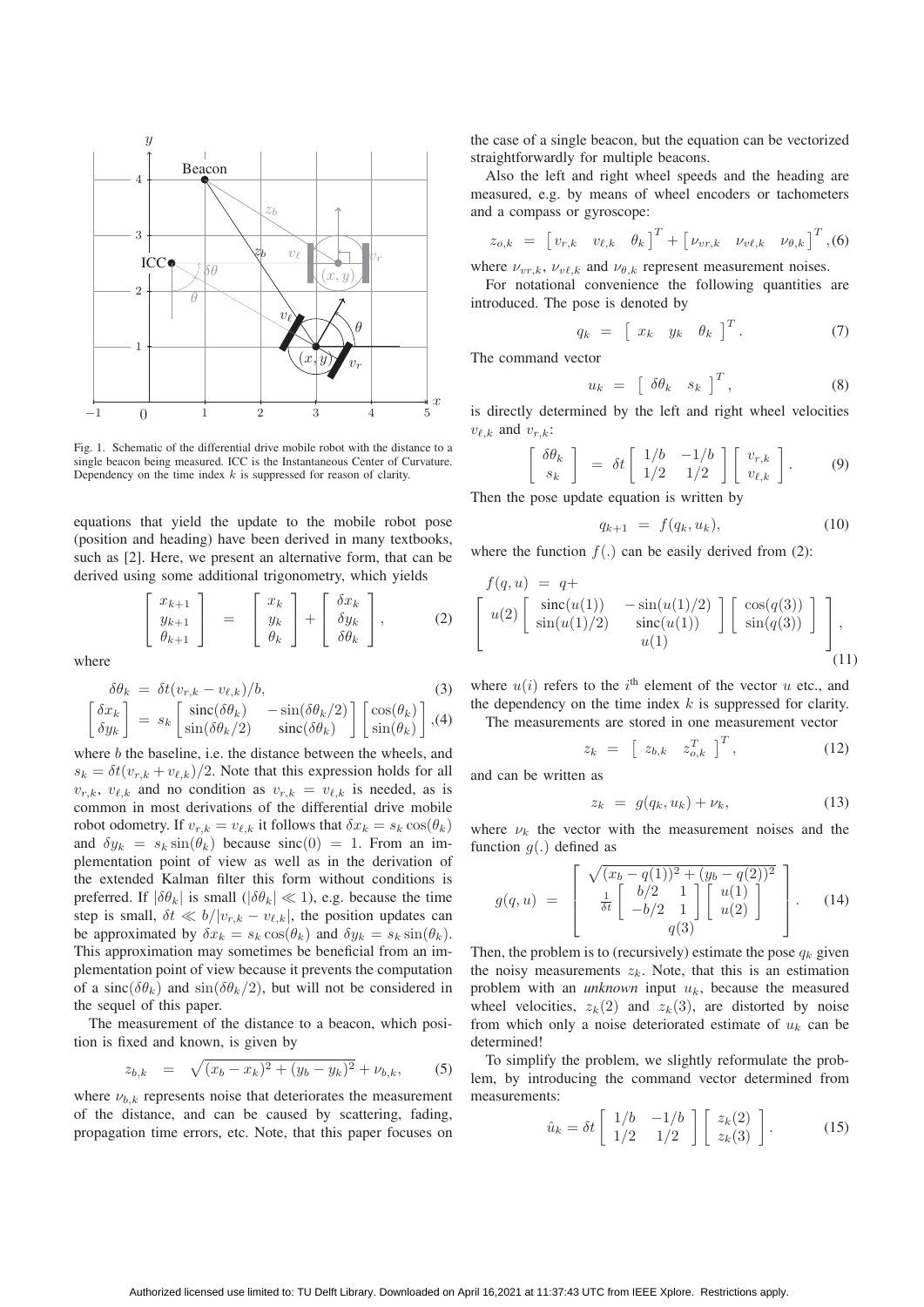Then the pose update equation is written in terms of  $\hat{u}_k$  rather than  $u_k$  as

$$
q_{k+1} = f(q_k, \hat{u}_k) + \eta_k, \tag{16}
$$

where  $\eta_k = f(q_k, u_k) - f(q_k, \hat{u}_k)$  is a noise term to take into account the error in using  $\hat{u}_k$  rather than  $u_k$ .

Because the measurements  $z_k(2)$  and  $z_k(3)$  have been used already in determining  $\hat{u}_k$  they are not considered as outputs and we introduce the reduced output consisting of the beacon distance and the heading:

$$
z'_{k} = [z_{k}(1) \quad z_{k}(4)]^{T} = g'(q_{k}) + \nu'_{k}, \qquad (17)
$$

where

$$
g'(q) = \begin{bmatrix} \sqrt{(x_b - q(1))^2 + (y_b - q(2))^2} \\ q(3) \end{bmatrix}, \quad (18)
$$

and  $\nu'_k = \begin{bmatrix} \nu_k(1) & \nu_k(4) \end{bmatrix}^T$ . With these adjustments, there is a noise term  $\eta_k$  introduced in the pose update equation but the unknown input in the estimation problem is removed. Note, that  $\eta_k$  cannot be considered as independent of  $u_k$  and  $q_k$ , which however will be assumed e.g. in application of the extended Kalman filter below.

## III. SENSOR FUSION ALGORITHMS

#### *A. Heuristic approach*

This approach is rather straightforward and its implementation is efficient. The idea is to first estimate the pose by updating the odometry equations and fuse the heading and than to fuse this estimate with the measurement from the distance to the beacon.

- Set the initial pose estimate  $\hat{q}_{0|0}$  and the initial command vector estimate  $\hat{u}_0$ ;
- Iterate for  $k = 1, 2, \cdots$ :
	- 1) Perform a time update of the pose estimate:

$$
\hat{q}_{k|k-1} = f(\hat{q}_{k-1|k-1}, \hat{u}_{k-1}). \tag{19}
$$

- 2) Measure  $z_k$  and determine  $z'_k$  and  $\hat{u}_k$ .<br>3) Determine the predicted output:
- 3) Determine the predicted output:

$$
\hat{z}'_k = g'(\hat{q}_{k|k-1}). \tag{20}
$$

4) Make a weighted average of the heading (fusion step):

$$
\hat{q}_{k|k}(3) = \frac{C_{\theta,p}^{-1} \hat{z}_k'(2) + C_{\theta,m}^{-1} z_k'(2)}{C_{\theta,p}^{-1} + C_{\theta,m}^{-1}},
$$
 (21)

where  $C_{\theta,p}$  the variance of the error in the heading estimate  $\hat{z}'_k(2)$  and  $C_{\theta,m}$  the variance of the noise<br>in measurement  $z'(2)$ in measurement  $z'_{k}(2)$ .<br>Undate the position by

- 5) Update the position by fusing the beacon distance measurement:
	- a) Calculate the angular position estimate in the beacons coordinate frame:

$$
\hat{\phi}_{k|k-1} = \operatorname{atan2}(\hat{q}_{k|k-1}(2) - y_b, \hat{q}_{k|k-1}(1) - x_b).
$$
\n(22)

b) Make a weighted average of the distance to the beacon (fusion step):

$$
\hat{z}'_{k|k}(1) = \frac{C_{b,p}^{-1} \hat{z}'_k(1) + C_{b,m}^{-1} z'_k(1)}{C_{b,p}^{-1} + C_{b,m}^{-1}}, \quad (23)
$$

where  $C_{b,p}$  the variance of the error in the distance to the beacon estimate  $\hat{z}'_k(1)$  and  $C_{b,m}$ <br>the variance of the poise in measurement  $z'(1)$ the variance of the noise in measurement  $z'_{k}(1)$ .<br>Calculate the position estimate: c) Calculate the position estimate:

$$
\begin{bmatrix}\n\hat{q}_{k|k}(1) \\
\hat{q}_{k|k}(2)\n\end{bmatrix} = \begin{bmatrix}\nx_b \\
y_b\n\end{bmatrix} + \hat{z}_{k|k}(1) \begin{bmatrix}\n\cos(\hat{\phi}_{k|k-1}) \\
\sin(\hat{\phi}_{k|k-1}) \\
\cos(\hat{\phi}_{k|k-1})\n\end{bmatrix}
$$
\n(24)

The algorithm heavily relies on the fusion equation of two estimates each with its own error variance, see e.g. [3, Sec. 2.3.1]. The implementation is rather straightforward, but the difficulty in practical use is to determine the variances  $C_{\theta,p}$ ,  $C_{\theta,m}$ ,  $C_{b,p}$  and  $C_{b,m}$ .

# *B. Extended Kalman filter*

The extended Kalman filter is obtained by applying the Kalman filter to the linearised pose update and measurement equation, i.e. the functions  $f(.)$  and  $g'(.)$ :

$$
A = \frac{\partial f}{\partial q} = \begin{bmatrix} 1 & 0 & -u(2)(s_{12}c_{q3} + s_{c1}s_{q3}) \\ 0 & 1 & u(2)(s_{c1}c_{q3} - s_{12}s_{q3}) \\ 0 & 0 & 1 \end{bmatrix}, \quad (25)
$$

$$
B = \frac{\partial f}{\partial u} = \begin{bmatrix} u(2)(\alpha c_{q3} - c_{12}s_{q3}/2) & s_{c1}c_{q3} - s_{12}s_{q3} \\ u(2)(c_{12}c_{q3}/2 + \alpha s_{q3}) & s_{12}c_{q3} + s_{c1}s_{q3} \\ 1 & 0 \end{bmatrix}, \quad (26)
$$

where

$$
s_{c1} = \text{sinc}(u(1)), \qquad s_{12} = \text{sin}(u(1)/2), \tag{27}
$$

$$
c_{12} = \cos(u(1)/2), \quad s_{q3} = \sin(q(3)), \tag{28}
$$

$$
c_{q3} = \cos(q(3)), \qquad \alpha = \frac{u(1)\cos(u(1)) - \sin(u(1))}{u^2(1)},
$$
\n(29)

and

$$
C = \frac{\partial g'}{\partial q} = \begin{bmatrix} \frac{-(x_b - q(1))}{z_b} & \frac{-(y_b - q(2))}{z_b} & 0\\ 0 & 0 & 1 \end{bmatrix}, \quad (30)
$$

where

$$
z_b = \sqrt{(x_b - q(1))^2 + (y_b - q(2))^2}.
$$
 (31)

Then the nonlinear model of the differential drive mobile robot can be *approximated* by the following linear model:

$$
q_{k+1} = A_k q_k + B_k \hat{u}_k + \eta'_k, \tag{32}
$$

$$
z'_k = C_k q_k + \nu'_k. \tag{33}
$$

Assume that the disturbances  $\eta'_{k}$  and  $\nu'_{k}$  can be approximated<br>by independent wide sense stationary stochastic white noise by independent wide sense stationary stochastic white noise processes with correlation

$$
E\left(\left[\begin{array}{c} \eta_k'\\ \nu_k' \end{array}\right]\left[\begin{array}{c} \eta_i'\\ \nu_i' \end{array}\right]^T\right) = \left[\begin{array}{cc} Q & 0\\ 0 & R \end{array}\right]\delta(k-i),\tag{34}
$$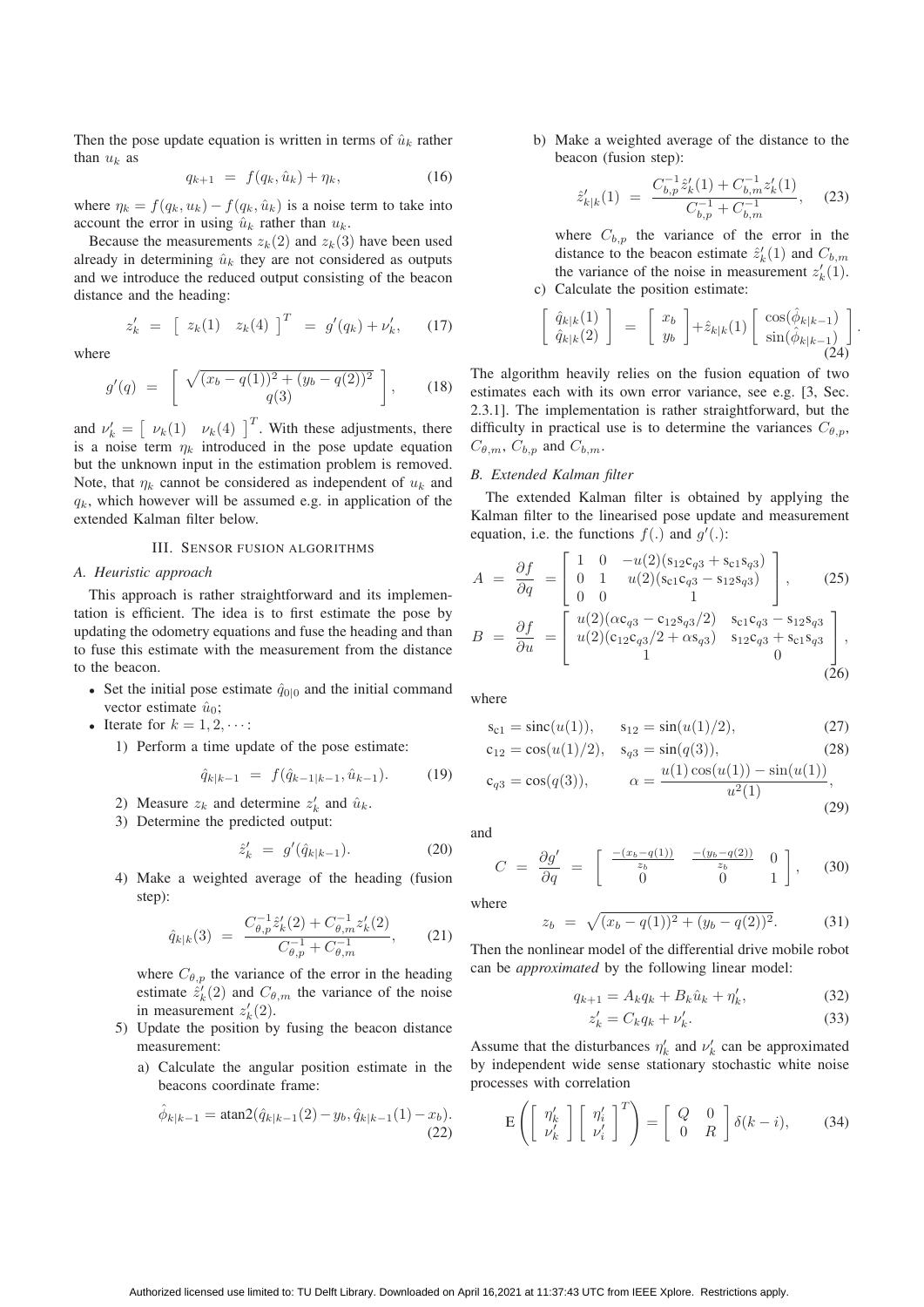where  $\delta(k)$  the Kronecker delta function, i.e.  $\delta(0) = 1$  and  $\delta(k)=0$  for  $k \neq 0$ . This is a rather strong assumption. It may be relaxed by allowing the covariance matrices Q and R to be depending on the time index  $k$ . Because it is far from straightforward to determine the covariance matrices for each  $k$  we assume they can be considered constant.

The estimation of extended Kalman filter is given (e.g. [3]):

- Set the initial pose estimate  $\hat{q}_{0|0}$ , the initial pose estimation error covariance matrix  $P_{0|0}$  and the initial command vector estimate  $\hat{u}_0$ .
- Iterate for  $k = 1, 2, \cdots$ :
	- 1) Calculate  $A_{k-1}$  and  $B_{k-1}$  using  $\hat{q}_{k-1|k-1}$  and  $\hat{u}_{k-1}$
	- 2) Perform a time update of the pose estimate:

$$
\hat{q}_{k|k-1} = f(\hat{q}_{k-1|k-1}, \hat{u}_{k-1}), \quad (35)
$$

and the pose prediction error covariance:

$$
P_{k|k-1} = A_{k-1} P_{k-1|k-1} A_{k-1}^T + Q.
$$
 (36)

- 3) Calculate  $C_k$  using  $\hat{q}_{k|k-1}$ .
- 4) Measure  $z_k$  and determine  $z'_k$  and  $\hat{u}_k$ .<br>5) Determine the predicted output:

 $\hat{z}'_k$ 

5) Determine the predicted output:

$$
k' = g'(\hat{q}_{k|k-1}), \tag{37}
$$

and the innovation:

$$
e_k = z'_k - \hat{z}'_k,\tag{38}
$$

and the Kalman gain:

$$
K_k = P_{k|k-1} C_k^T (C_k P_{k|k-1} C_k^T + R)^{-1}.
$$
 (39)

6) Perform a measurement update of the pose estimate:

$$
\hat{q}_{k|k} = \hat{q}_{k|k-1} + K_k e_k, \tag{40}
$$

and the pose estimation error covariance:

$$
P_{k|k} = P_{k|k-1} - K_k C_k P_{k|k-1}.
$$
 (41)

Note, that the pose prediction and the output prediction are based on the non-linear model, i.e. the functions  $f(.)$  and  $g'$ (.), and the linearization is only used in calculating the pose<br>prediction and estimation covariances and the Kalman gain prediction and estimation covariances and the Kalman gain.

### *C. Particle filter*

Whereas the extended Kalman filter assumes that the statistics of the pose can be approximated by a Gaussian probability density function, this is most likely not the case, especially because of the nonlinearity of the odometry equations. The particle filter, see e.g. [3], relaxes this assumption, by sampling the probability density function by a number of so called particles each with a weight, representing the probability of that particle. When a new measurement is available, each weight is updated by determining the probability of the predicted output of the particle. Therefore, the probability density function of the measurement noise  $\mu'$  is needed, which is assumed to be<br>zero mean and Gaussian with constant covariance  $R_{\ell}$  i.e. zero mean and Gaussian with constant covariance  $R_{\nu'}$ , i.e.,

$$
p_{\nu'}(\xi) = \frac{e^{-\frac{1}{2}\xi^T R_{\nu'}\xi}}{2\pi\sqrt{|R_{\nu'}|}}.
$$
 (42)

 $2.7$ 

Then the particle filter algorithm for estimating the pose is given by:

- Choose (different) initial values for the  $N_p$  particles  $\{\hat{q}^i_{0|0}\}_{i=1}^{N_p}$ .<br>Iterate for
- Iterate for  $k = 1, 2, \dots$ : 1) Perform a time update of the pose estimate particles:

$$
\hat{q}_{k|k-1}^i = f(\hat{q}_{k-1|k-1}^i, \hat{u}_{k-1}), \quad i = 1, \cdots, N_p.
$$
\n(43)

- 2) Measure  $z_k$  and determine  $z'_k$  and  $\hat{u}_k$ <br>3) Determine for each particle the predi
- 3) Determine for each particle the predicted output:

$$
\hat{z}'^i_k = g'(\hat{q}^i_{k|k-1}), \quad i = 1, \cdots, N_p. \tag{44}
$$

4) Calculate the weights with the probability density function of the noise on  $z'_k$ :

$$
w_{k|k}^i = \frac{p_{\nu'}(z_k' - \hat{z}_k'^i)}{c_k}, \quad i = 1, \cdots, N_p, \quad (45)
$$

where  $c_k = \sum_{i=1}^{N_p} p_{\nu'}(z'_k - \hat{z}'^i_k)$  the normalization weight.

5) Calculate the pose estimate by

$$
\hat{q}_{k|k} = \sum_{i=1}^{N_p} w_{k|k}^i \hat{q}_{k|k-1}^i.
$$
 (46)

- 6) Take samples  $\{\hat{q}_k^i|_k\}_{i=1}^{N_p}$  with replacement from the set  $\{\hat{q}_{k|k-1}^i\}_{i=1}^{N_p}$  where the probability to take sample *i* is  $w_{k|k}^i$ .<br>To prevent pa
- 7) To prevent particle depletion (because of resampling with replacement more and more particles may become equal), a small amount of noise is added:

$$
\hat{q}_{k|k-1}^i \leftarrow \hat{q}_{k|k-1}^i + \zeta_k,\tag{47}
$$

where  $\zeta_k$  is a realization of a zero mean (Gaussian) random vector with covariance  $\epsilon Q$  where  $\epsilon$  a small number (e.g.  $\epsilon = 10^{-4}$ ).

#### IV. SIMULATION EXPERIMENT

The algorithms of the previous section are compared in a simulation experiment of a differential drive mobile robot with baseline  $r_l = r_r = 0.5$  m and the time update rate is  $\delta t = 0.01$ s. The first 100 samples the left and right wheel velocity are both 1 m/s, then for 200 samples the left wheel velocity is <sup>0</sup>.<sup>56</sup> m/s and the right is <sup>0</sup>.<sup>95</sup> m/s, followed by 200 samples where the left wheel velocity is <sup>0</sup>.<sup>95</sup> m/s and the right is <sup>0</sup>.<sup>56</sup> m/s. The last 99 samples the wheel velocities are both again 1 m/s. The starting position of the robot is the origin, i.e.  $(0, 0)$ m with heading  $0^{\circ}$ . The beacon is at position  $(1, 1)$  m.

The measurement noises are assumed to be zero mean, independent and Gaussian distributed with constant variances. The variance of the beacon distance measurement noise is  $0.001 \text{ m}^2$ , of the right and left wheel velocity measurement is 0.001 m<sup>2</sup>/s<sup>2</sup> and of the heading measurement is 0.001 ( $\degree$ )<sup>2</sup>.

In practice it is impossible to exactly determine the wheel's radius. To simulate the effect of a small error in one of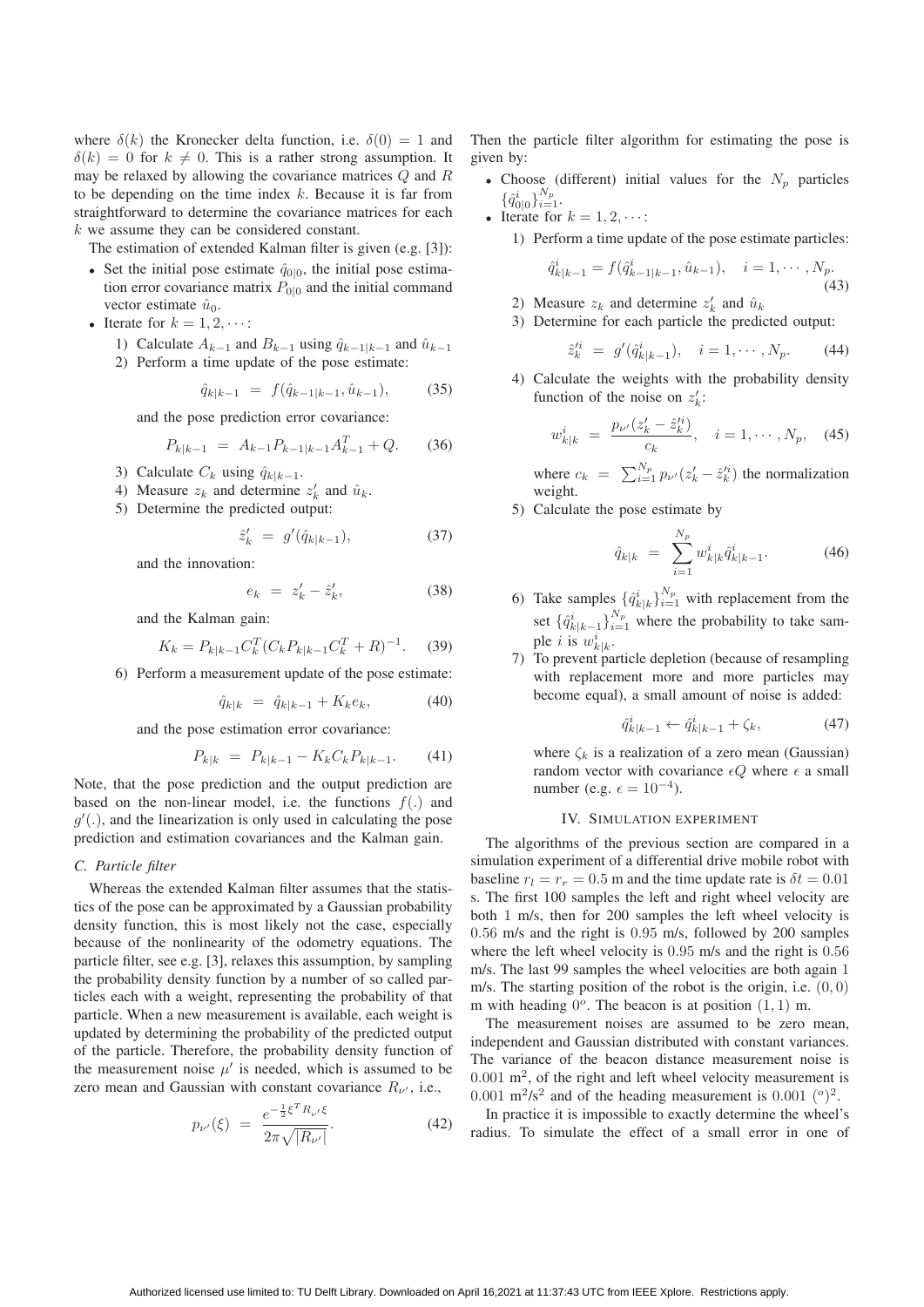

Fig. 2. Example trajectory (black) and position estimates obtained by odometry (pink), heuristic algorithm (green), extended Kalman filter (red) and the particle filter (blue).

the wheel radii we add a small bias of <sup>0</sup>.<sup>002</sup> m/s on the measurement of the left wheel velocity.

For the heuristic approach the variances of the noise on the beacon distance measurement and the heading measurement are chosen to be the same as the variances of the imposed measurement noises, i.e.  $C_{b,m} = 0.001$  m<sup>2</sup> and  $C_{\theta,m} = 0.001$  $(°)^2$  respectively. The variances of the prediction errors are set to a factor 10 smaller, i.e.  $C_{b,p} = 0.0001 \text{ m}^2$  and  $C_{\theta,p} = 0.0001$  (°)<sup>2</sup>, to give more weight to the model based prediction, which turned out to give a smoother estimate.

For the extended Kalman filter, the  $P_{0|0}$  and Q covariance matrices are determined by a bit of trial and error and set to  $P_{0|0} = 10^{-5}I_3$  and  $Q = 10^{-5}I_3$ . The covariance of the measurement noise is determined by the variances of the measurement noises, i.e.  $R_{\nu'} = \text{diag}(0.001, 0.001)$ .<br>For the particle filter  $N = 100$  particles have

For the particle filter  $N_p = 100$  particles have been used and the scaling parameter of the spurious noise on the particle to prevent particle depletion was chosen as  $\epsilon = 0.1$ .

Fig. 2 shows the true trajectory (position only) of the mobile robot (black) as well as the trajectory achieved by just odometry (pink), the heuristic algorithm (green), the extended Kalman filter (red) and the particle filter (blue). From the zoom in sub figure it is clear that the odometry yields a significant deviation, which is due to the offset in the wheel speed measurement. The estimation algorithms (heuristic algorithm, extended Kalman and particle filter) provide reasonably well estimates.

To study the average behaviour, the simulation has been repeated over  $N_{exp} = 100$  experiments, and the mean squared error (MSE) of the pose estimation is calculated for each  $k$ :

$$
J_{av,k} = \frac{1}{N_{exp}} \sum_{j=1}^{N_{exp}} ||[q_k - \hat{q}_{k|k}]_j||_2^2, \qquad (48)
$$



Fig. 3. Mean square error of the pose averaged over  $N_{exp} = 100$  simulations versus time index  $k$  obtained by odometry, the heuristic algorithm, extended Kalman filter and the particle filter; beacon distance and heading are used in the estimation.

where  $[q_k - \hat{q}_{k|k}]_j$  denotes the estimation error of the j-th experiment. Fig. 3 shows the evolution of  $J_{av,k}$  over time for the odometry, the heuristic algorithm, the extended Kalman filter and the particle filter. Note, that both the measured distance to the beacon and the heading are used in the estimation, as described in the previous section. Because of the error in the wheel velocity measurements, for which the odometry does not compensate, the mean squared error diverges significantly. The heuristic algorithm as well as the extended Kalman filter show rather accurate estimates. It was surprising that the heuristic algorithm gives a rather good performance. The accuracy of the particle filter is slightly worse, which might be due to the noise that we added to prevent particle depletion (i.e.  $\epsilon \neq 0$ ).

To get insight how important the individual use of the distance measurement and the heading are in estimating the pose, similar simulations have been performed under the condition that only the beacon distance measurement has been used, and also only the heading measurement. Fig. 4, 5 and 6 show the mean squared error  $J_{av,k}$  under the different measurement conditions for the heuristic algorithm, the extended Kalman filter and the particle filter respectively.

For all algorithms disregarding the heading information resulted in a diverging  $J_{av,k}$ , so including heading information in the estimation is most important in this simulation experiment. For the heuristic algorithm including the measurement of the distance to the beacon did not have a significant influence on the performance. For the extended Kalman filter and the particle filter including the beacon distance measurement, in addition to the heading measurement, resulted in a notable improvement in the pose estimation. For the particle filter not including the beacon distance measurement resulted even in a diverging mean squared error.

Note, that in this simulation experiment the extended